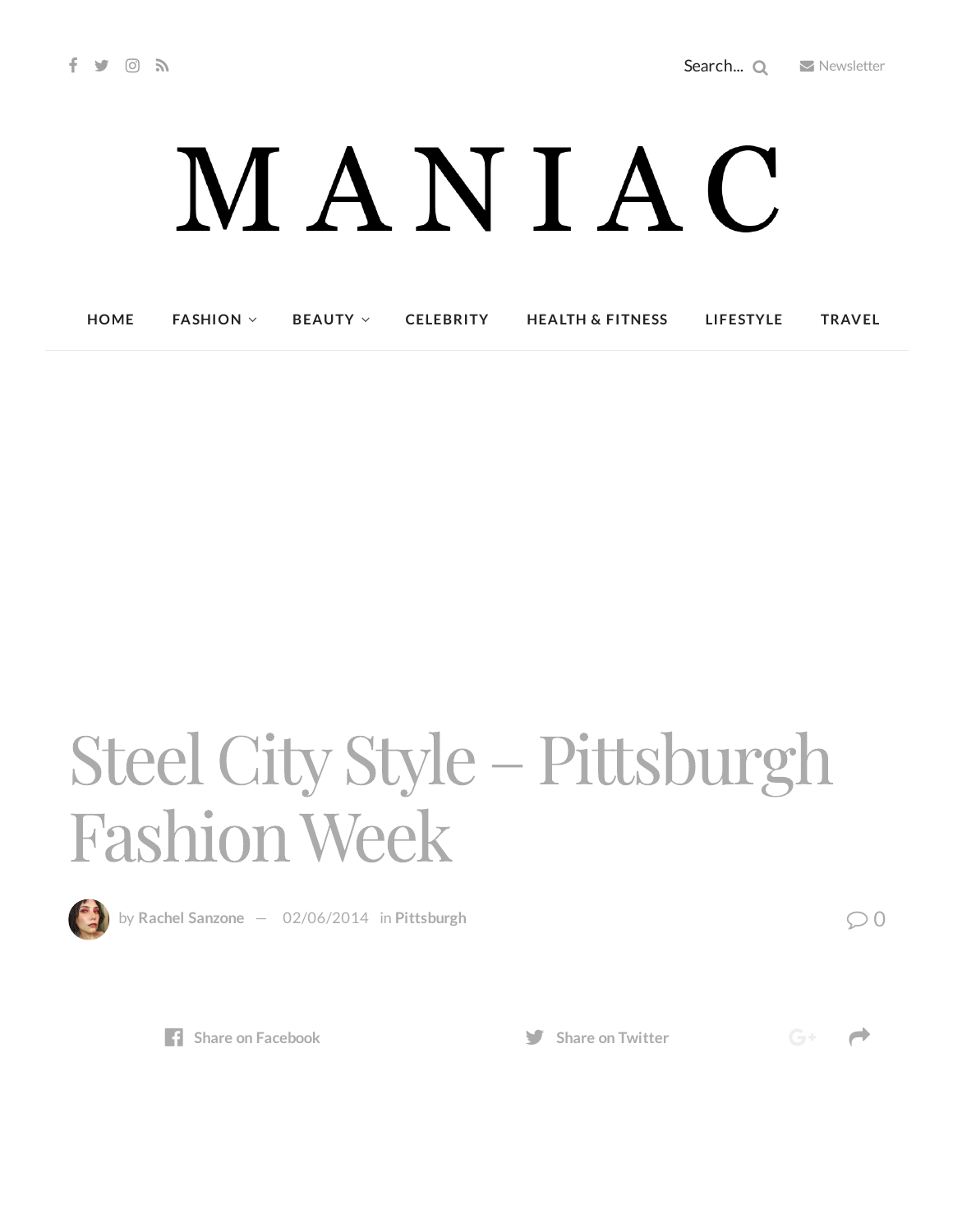

What is one thing **Pittsburgh** has in common with New York? Fashion Week. That's right. Have no fear to the Pittsburgh style mavens who couldn't make it to the Big Apple, Steel City will take care of you. For three years, designers and models alike have taken over Pittsburgh to make the event a success. It looks like all the hard work and dedication is paying off because it is back and keeps getting better. Number 3 on Forbes worst dressed cities? Let's invite them front row and see if we change their minds. I bet we would.

With many fashion appropriate venues throughout the city, it's tough to narrow it down. Organizations did the work for us and are letting us take a sneak peek at where to expect the style. Last year's opening season is a tough act to follow. With inspiration taken from Bryant Park, the opening was held in Market Square; however, is taking place at the Soldiers and Sailors Memorial Hall and Museum in Oakland this season. Green is the new black at the Eco Friendly show and will feature Iman B, Lana Neumeyer and Faithn-Khaos by Faith Pongracz.

Another twist in Fashion Week is the annual charity show. This year it will be held at The Mall at Robinson. The show will focus on breast cancer awareness so be ready for a pink fashion palette. Pittsburgh Today Live's Kristine Sorensen will host the event.

Although we are in with the new, Fashion Week kept some of the old. "ManStyle" held at the Heinz History Center is back again and better than ever. For all you fashion Maniacs that can never fully feed your fashion appetite, there are two days of back-to-back runway shows and vendors at the Clarion Hotel in Green Tree. This all concludes with the yearly luncheon at the Omni William Penn Hotel, Downtown, honoring the latest class of Pittsburgh Fashion Hall of Fame inductees.

The week of **Sept. 24-30** is shaping up to be a good one. Don't miss out on one-ofa-kind wears from local designers. Tickets are on sale now and can be purchased at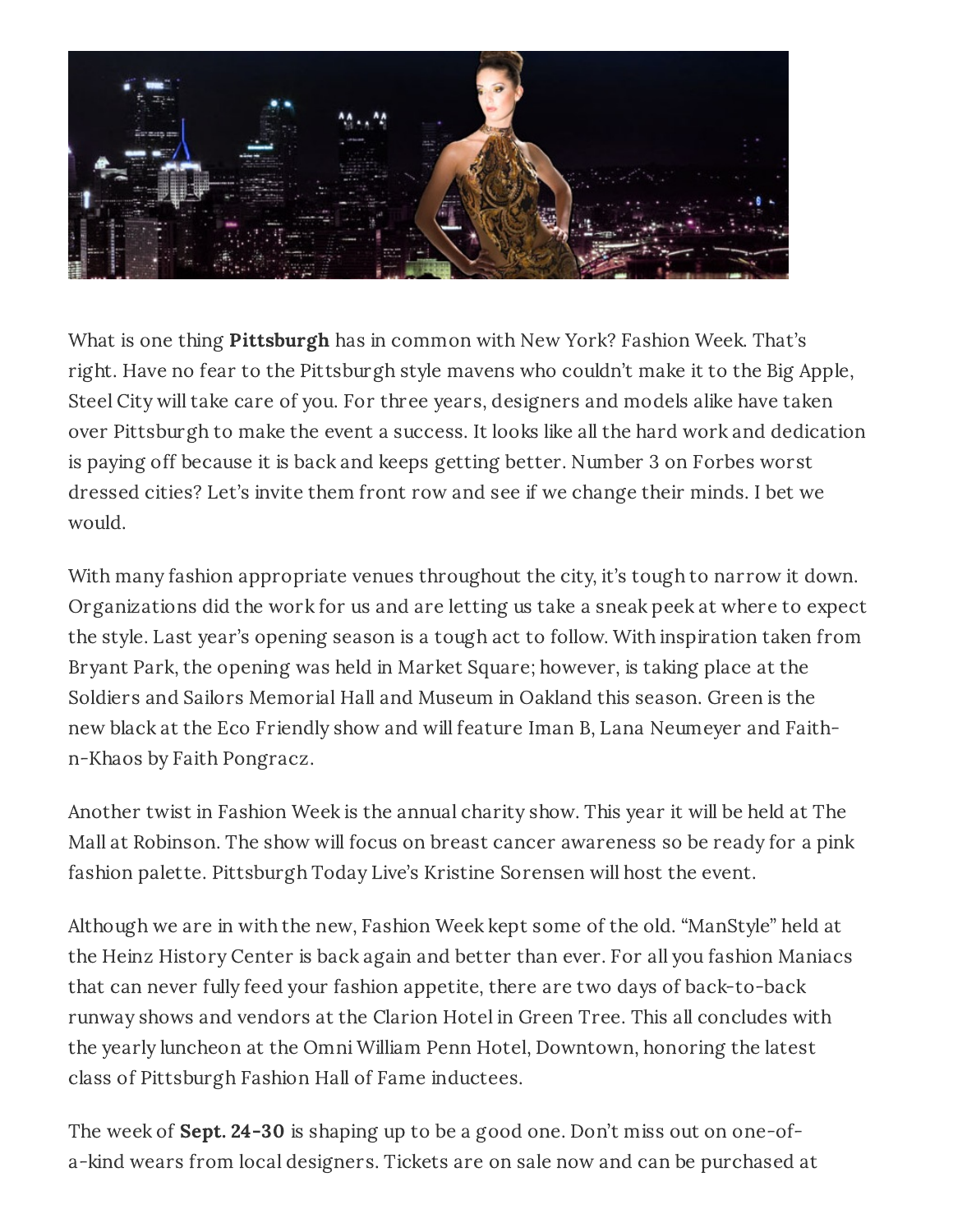showclix.com. You may not be seated next to Anna Wintour but if you're lucky Andrew Stockey could be behind you.

| Pittsburgh<br>Tags: Fashion                                                          | Pittsburgh Fashion Week Rachel Sanzone                                                                                                                             |
|--------------------------------------------------------------------------------------|--------------------------------------------------------------------------------------------------------------------------------------------------------------------|
| <b>Previous Post</b><br><b>Micro-sculpting Madness</b>                               | <b>Next Post</b><br>Olsen Twins are Launching a Fragrance                                                                                                          |
| <b>Rachel Sanzone</b><br>$\mathsf{in} \; \; \mathsf{\Omega} \; \; \circledcirc$<br>Q | I believe when you're pretty on the inside, you're pretty on the outside but you can't beat<br>that perfect shade of lipstick and eyelashes as big as your dreams. |
|                                                                                      | <b>SEARCH</b>                                                                                                                                                      |
| Search                                                                               | Q                                                                                                                                                                  |
| Go to the Customizer > JNews: Social, Li<br>f<br><b>FACEBOOK</b><br>y                | ing, to connect your Instagram account.<br><b>@MANIACMAGAZINE</b><br><b>TWITTER</b><br><b>INSTAGRAM</b><br><b>RSS</b><br>$\circledcirc$<br>$\mathcal{L}$           |
| <b>Categories</b>                                                                    |                                                                                                                                                                    |